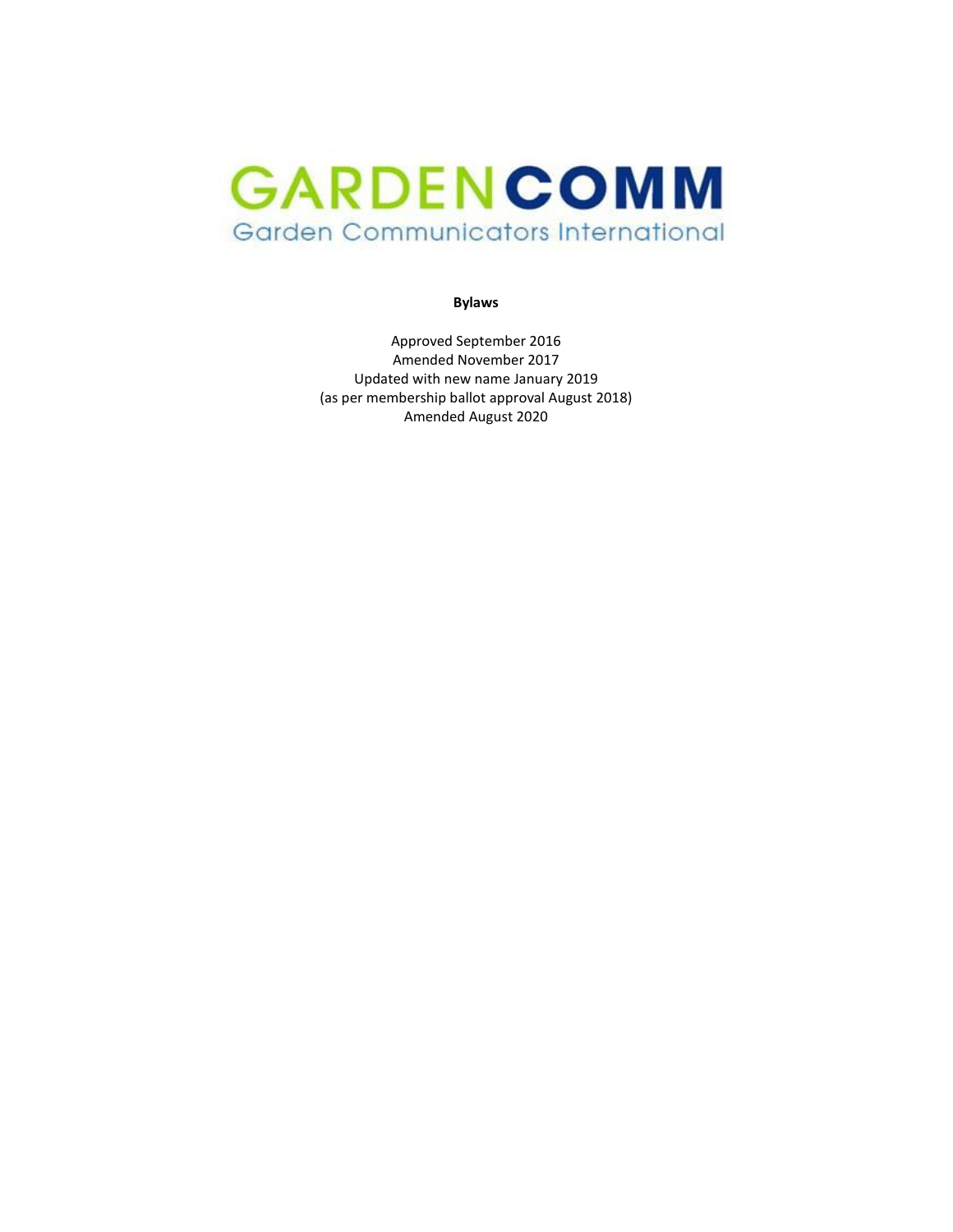## **ARTICLE I: NAME**

The name of this Organization shall be GardenComm: Garden Communicators International ("The Organization")

#### **ARTICLE II: PURPOSE**

#### **Section 1. DEFINITION.**

The Organization shall be a not-for-profit organization for professional communicators in the green industry.

#### **Section 2. PURPOSE.**

GardenComm provides leadership and opportunities for education, recognition, career development and a forum for diverse interactions for professionals in the field of gardening communication.

#### **ARTICLE III: MEMBERSHIP AND HONORS**

#### **Section 1. CLASSES AND QUALIFICATIONS FOR MEMBERSHIP**

Membership is open to all who satisfy the conditions for membership as set forth below, as determined by the Organization. There is no maximum number of members. Members in good standing are those whose current dues are paid and who comply with the provisions of these Bylaws.

- A. **REGULAR MEMBER.** An individual actively or constructively engaged in professional horticultural communication and closely allied fields is eligible for Regular Membership. Horticultural communication shall be interpreted to include writing, editing, art, photography, blogging, teaching, speaking, public relations, radio and television broadcasting, curriculum development, and any similar activities related to horticulture. Dues shall apply.
- B. **EMERITUS MEMBER.** A Regular Member in good standing with at least ten (10) preceding consecutive years of membership may, upon retirement from garden communicating, become an Emeritus Member by requesting such status in writing. Emeritus Members shall be eligible for reduced dues as determined by the Board of Directors.
- C. **STUDENT MEMBER.** A post-secondary student enrolled in a program leading toward a degree or certificate and who is genuinely interested in a full- or part-time career in horticultural communication (as interpreted in Section 1-A)

shall be eligible for Student Membership. Student Members shall be eligible for reduced dues as determined by the Board of Directors, and are expected to apply for Regular Membership after meeting the requirements of Section 1-A.

- D. **ALLIED MEMBER.** A company or organization in an allied industry whose business practices are in harmony with the objectives of GardenComm may, upon payment of a sum determined by the Board of Directors, become an Allied Member. Privileges of Allied Members will be determined by the Board of Directors.
- E. **INSTITUTIONAL MEMBER.** A botanic garden, arboretum, plant society, educational institution or others that qualify, may upon payment of dues determined by the Board of Directors become an Institutional Member. Privileges will be determined by the Board of Directors.

#### **Section 2. DUES**

The Board of Directors may determine from time to time the amount of annual dues payable by each class of membership. Members whose dues are in arrears may be suspended after 90 days of grace.

#### **Section 3. RIGHTS OF MEMBERS**

- A. All members in good standing may vote, hold an elected or appointed office and serve on committees in the Organization.
- B. Only members in good standing may attend meetings of the Organization at the member rates, and only members in good standing may attend meetings specified to be for members only.
- C. Except as herein otherwise provided, membership shall be terminated by the death, resignation, or expulsion of a member or by the dissolution or liquidation of the organization; and any right or interest of a member shall terminate upon the happening of any such event or otherwise.

## **Section 4. HONORS**

A. **FELLOW.** A member in good standing who has demonstrated exceptionally high degrees of skill and professional ethics and dedication to the objectives of GardenComm, by recommendation of the Honors Committee and approval of the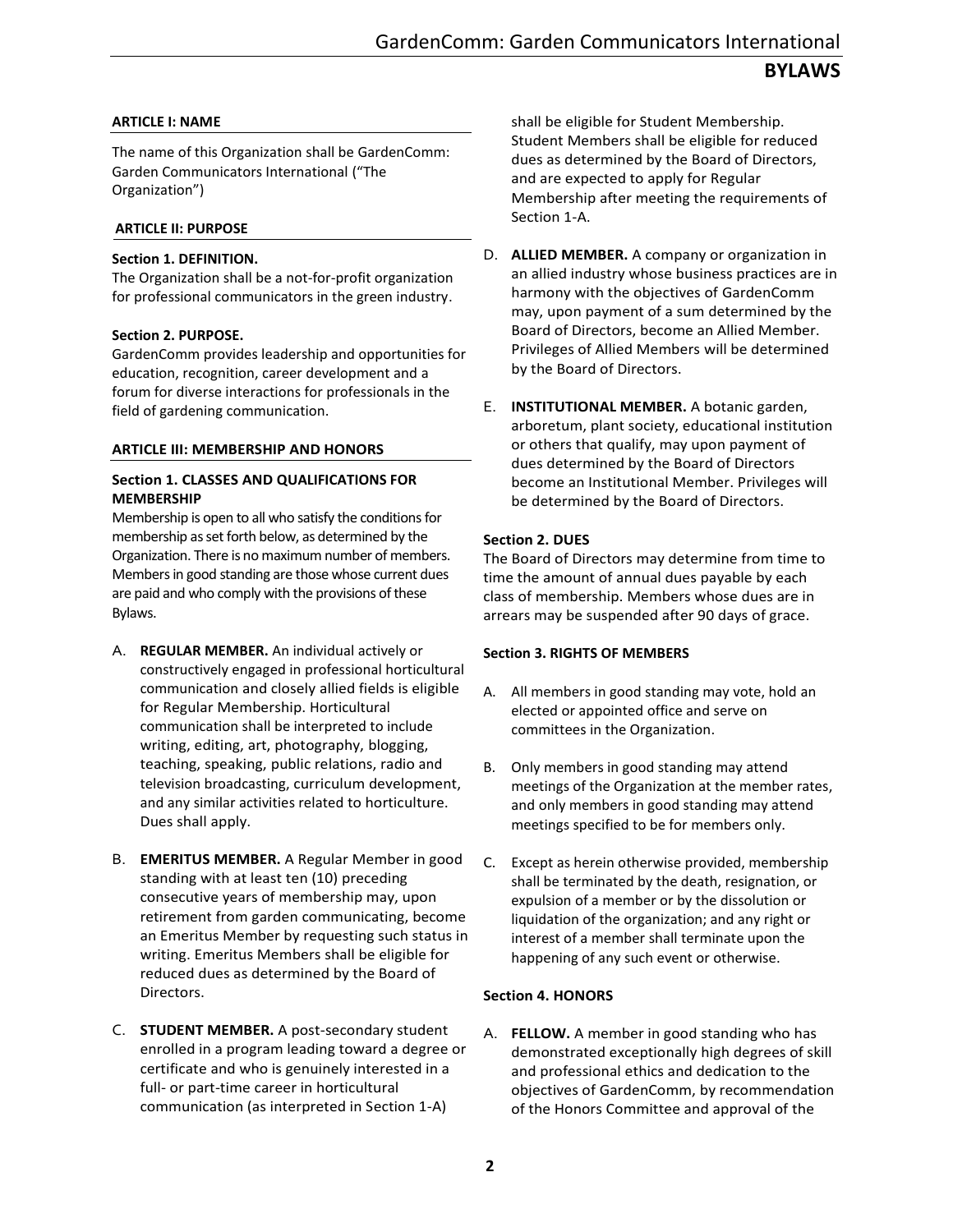Board of Directors, shall be designated a Fellow. Dues shall apply.

- B. **HONORARY MEMBER.** A non-member who has contributed measurably to the objectives of GardenComm through professional or avocational activities, after recommendation by the Honors Committee and approval of the Board of Directors, shall be designated an Honorary Member. Honorary Members shall be excused from dues.
- C. **HALL OF FAME.** Membership in the Hall of Fame is the highest honor that GardenComm can bestow. A person whose life and career has materially reflected and advanced the objectives of GardenComm, by recommendation of the Honors Committee and approval of the Board of Directors, shall be designated a member of the Hall of Fame. Members of the Hall of Fame shall be excused from dues.

## **Section 5. MEETINGS**

The Annual Meeting of Members shall be at such time and place as the Board of Directors may from time to time determine. A special meeting of the members may be called at any time by the President, the Board of Directors or not less than ten percent (10%) of the members.

## **Section 6. NOTICE**

Notice of the time and place of all meetings, national and regional, of the members shall be mailed or delivered electronically at least twenty (20) days in advance of the meeting. Notice of special meetings shall specify the general nature of business to be conducted at such special meetings.

## **Section 7. VOTING**

All individual members of the Organization shall be entitled to one vote. Each Allied Member shall designate a single voting representative.

## **Section 8. QUORUM**

A quorum for the transaction of business at a meeting of the members shall be the lesser of 100 members or 10% of the total membership entitled to vote, either present in person or by proxy.

## **Section 9. MEMBERSHIP APPLICATION**

Applications for membership shall be on a form supplied by the Organization and accompanied by one year's dues.

## **Section 10. TERMINATION OF MEMBERSHIP**

The Board of Directors, by affirmative vote of twothirds (2/3) of all the members of the Board of Directors, may suspend or expel a member for cause after an appropriate hearing, and may, by a majority vote of those present at any regularly constituted meeting, terminate the membership of any member who becomes ineligible for membership.

## **ARTICLE IV: REGIONS**

- A. The membership shall be divided into groups based on as equal a representation of the membership as possible.
- B. The boundaries of each region shall be determined by the Board of Directors.

## **ARTICLE V: BOARD OF DIRECTORS**

## **Section 1. COMPOSITION OF THE BOARD**

The Board of Directors shall consist of one National Director from each region, the Immediate Past President, the President, and the elected Officers. All officers and National Directors from each region are eligible to vote. Regional Directors may only vote on behalf of their region in the absence of the region's National Director.

## **Section 2. DEFINITION, ELECTION AND TERM OF DIRECTORS**

A. There shall be a National Director and two Regional Directors elected to represent Regions I, II, III, IV and VII and three Regional Directors to represent Regions V and VI.

A National Director shall be elected by all members for a three year term. The National Director is expected to attend Board of Director meetings, to serve as a liaison to a committee and as a liaison, report to the Board of Directors or Executive Director. The National Director shall reside in the region they serve. They are elected by members as defined in Article II. The National Director also serves GardenComm as an ex-officio Regional Director.

Regional Directors shall reside in and be elected by the members of the region as defined in Article II. The primary responsibility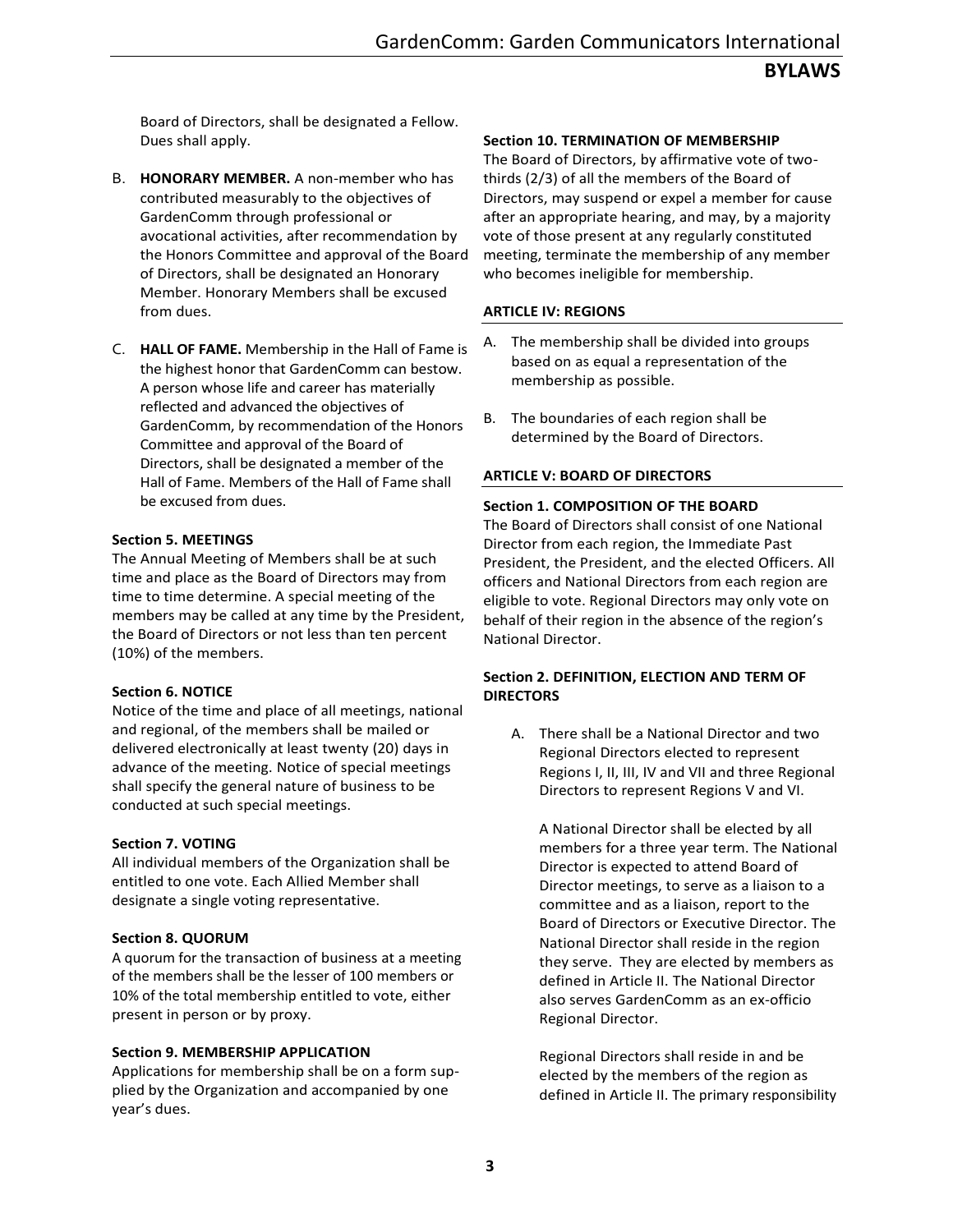of the Regional Directors is to develop programs and serve the needs of the members in the region. The Regional Director is expected to attend and participate in leadership meetings and board meetings. When the National Director is unable to attend a Board of Directors meeting, a Regional Director attends and votes. Regional Directors are expected to serve in accordance with the policies set forth by the Board of Directors.

- B. All National Directors shall be elected by a majority vote of the total number of members casting a ballot sent at least thirty (30) days in advance of the Annual Conference and complying with the ballot deadlines. The Regional Directors shall be elected by a majority vote of the members casting a ballot in their region and complying with the ballot deadlines. The term of National and Regional Directors shall begin after the announcement of their election at the GardenComm Annual Conference.
- C. A Nominations Committee shall be formed each year to review candidates and present a slate for elections. Every effort will be made to present two candidates for each officer and regional position that is up for election. This committee will be comprised of the Immediate Past President, an additional Past President and the National Director from each region. The Immediate Past President shall be designated as chair of the committee. When a National Director is up for election, the National Director seat on the Nominations Committee shall be given to the senior regional director (senior by tenure.)

## **Section 3. TENURE**

National and Regional Directors may serve two consecutive terms but must then leave the Board of Directors for a minimum of one year before seeking re-election.

## **Section 4. VACANCIES**

A vacancy in the Board of Directors shall be filled for the remainder of the term by appointment made by the President and approved by a majority of the Executive Committee.

## **Section 5. MEETINGS**

Special meetings of the Board of Directors may be called at any time by the President. Upon request of a majority of the voting Directors, filed with the Executive Director, the President shall call a special meeting of the Board of Directors at the time and place specified in the request. All meetings of the Board of Directors may be held in person, by teleconference or video conference.

## **Section 6. NOTICE**

Written notice of the time and place of the annual and all regular meetings of the Board of Directors shall be delivered at least fourteen (14) days in advance of the meeting to Board of Directors members. Written notice of the time and place of, and general nature of the business to be conducted at, all special meetings of the Board of Directors shall be delivered at least five (5) days in advance of the meeting to Board of Directors members.

## **Section 7. QUORUM**

A quorum shall consist of two-thirds (2/3) of the voting Board of Directors. In the absence of the President and Vice President, one of the other Officers will be asked to chair the meeting.

## **Section 8. REMOVAL OF DIRECTORS**

Any Director whose business, professional or other activities or interests are detrimental to the interests of the Organization or otherwise tend to discredit the Organization through association of such person as a representative of the Organization may, upon notice and opportunity to be heard, be removed as a Director upon approval of such action by at least twothirds (2/3) of the other members of the Board of Directors, acting at any meeting of the Board, provided that notice of the proposed action is contained in the notice of the meeting. Any voting Director failing to attend at least one leadership meeting, Board meeting and Annual Conference within an operating year may be removed upon a majority vote of the other members of the Board, provided that notice of the proposed action is contained in the notice of the meeting. Regional directors who fail to participate in at least one Board meeting or leadership meeting a year may be removed upon a majority vote of the other members of the Board, provided that notice of the proposed action is contained in the notice of the meeting.

## **Section 9. DUTIES**

The Board of Directors is responsible for setting policy of the Organization, authorizing standing committees and conducting other business normally the prerogative of such a board. Board of Directors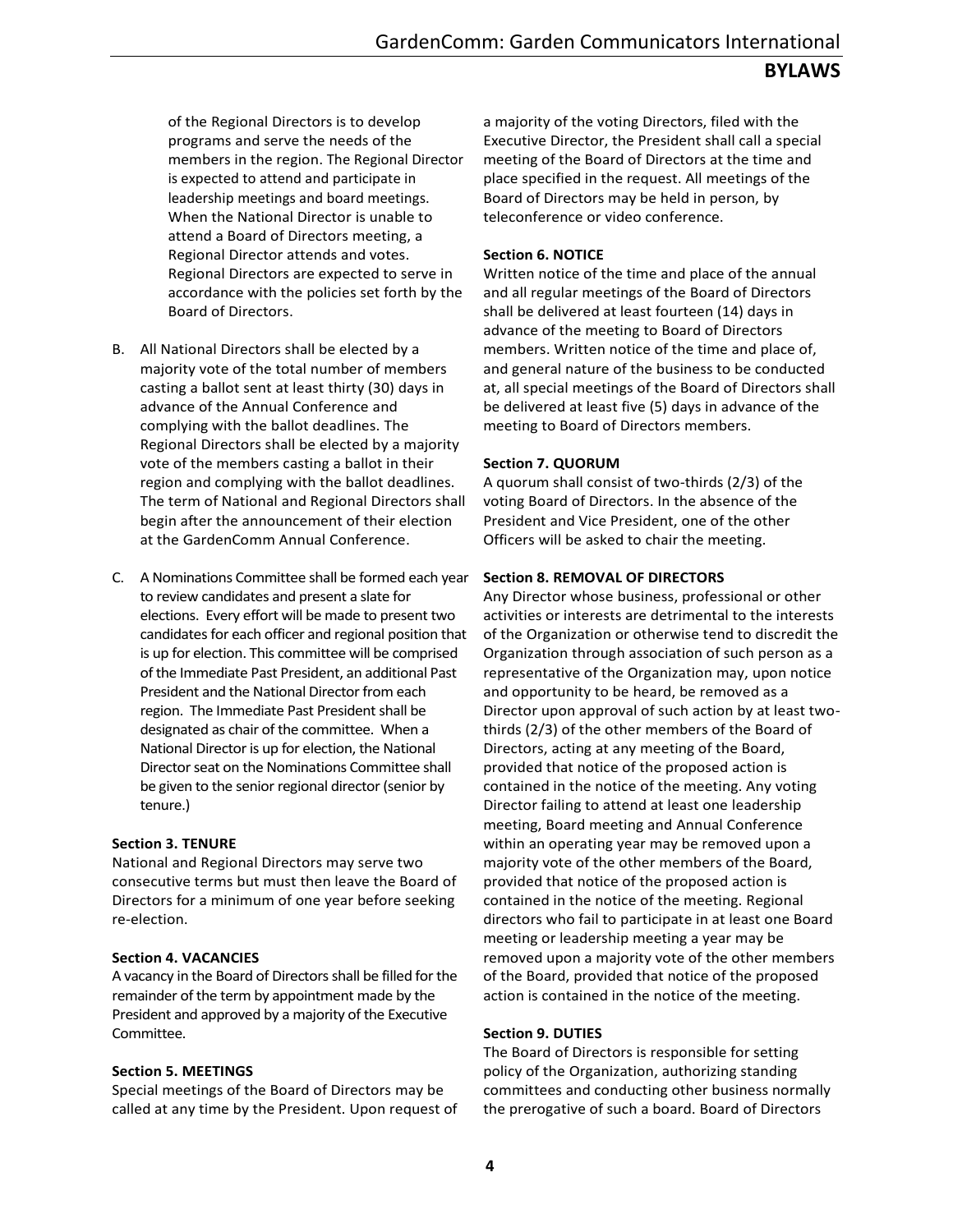# **BYLAWS**

members are expected to support and participate in all activities related to the Organization's fiscal health, including but not limited to membership recruitment/retention. Additional activities will be outlined in the Board of Directors policies. The Board of Directors may by a majority vote establish organization policies and modify them at any regular or special meeting as long as they are not inconsistent or in conflict with these Bylaws.

National and Regional Directors will sign an Expectations document annually at the beginning of each term and are expected to follow the protocols accordingly.

#### **ARTICLE VI: OFFICERS**

## **Section 1. OFFICERS GENERALLY, ELECTION**

The Officers of the Organization shall consist of the Immediate Past President, President, Vice President, Treasurer and Secretary, all of whom need to have served at least one term as a National Director or at least two terms as a Regional Director. Officers, except the President and Past President, shall be elected by ballot. In addition to the powers and duties set forth in these Bylaws, each Officer shall have such powers and duties as are usually related to the office and as the Board of Directors may determine by resolution. All officers shall serve a two year term. The term of Officers shall begin after the announcement of their election at the GardenComm Annual Conference. Officers are removable by a twothirds majority vote of the Board of Directors. The positions of Vice President, Treasurer and Secretary may all stand for contested election. The Vice President will ascend to the office of President and the President to Immediate Past President without election.

#### **Section 2. PRESIDENT**

The President shall preside at all meetings of the Organization, Executive Committee and the Board of Directors, call special meetings of the Organization, the Executive Committee and Board of Directors as indicated and, under the direction of the Board of Directors, have general supervision of the Organization and the direction of the expenditure of money except as herein provided.

#### **Section 3. IMMEDIATE PAST PRESIDENT**

The Immediate Past President assists the Board of Directors in the maintenance of continuity from one administration to the next.

#### **Section 4. VICE PRESIDENT**

In the absence of the President, the Vice President shall preside at all meetings of the Organization and of the Board of Directors. In the event of resignation, removal or death of the President, the Vice President shall exercise all the authority, privileges, and power of the President.

#### **Section 5. TREASURER**

The Treasurer shall be responsible, with the Executive Director, to prepare a budget; oversee all financial matters of the Organization; report on the finances, and oversee the audit of the financial records.

#### **Section 6. SECRETARY**

The Secretary shall oversee the keeping of records for all the proceedings of the Organization, Executive Committee and Board of Directors and shall act in such other capacities as may be required from time to time by the Board of Directors.

#### **Section 7. VACANCIES**

A vacancy of an Officer shall be filled by appointment of a present or past Board of Directors member by the President with approval by the Board of Directors. The appointed Officer will serve until the next election, when the office will be filled by an elected Officer.

#### **ARTICLE VII: EXECUTIVE DIRECTOR**

#### **Section 1. APPOINTMENT**

An Executive Director shall be appointed by the Board of Directors on recommendation by the Search Committee. The Executive Director may be an employee of the Organization, or a designated manager affiliated with an association management firm retained by the Organization. Terms and conditions of the appointment shall be covered in a contract and approved by the Board of Directors. The Board of Directors can remove the Executive Director for cause by a two-thirds majority vote.

#### **Section 2. RESPONSIBILITIES**

The Executive Director shall be the chief administrator for all Organization activities. Responsibilities are to accomplish the goals and objectives as defined and established by the Board of Directors. He or she reports directly to the President on day-to-day matters. The Executive Director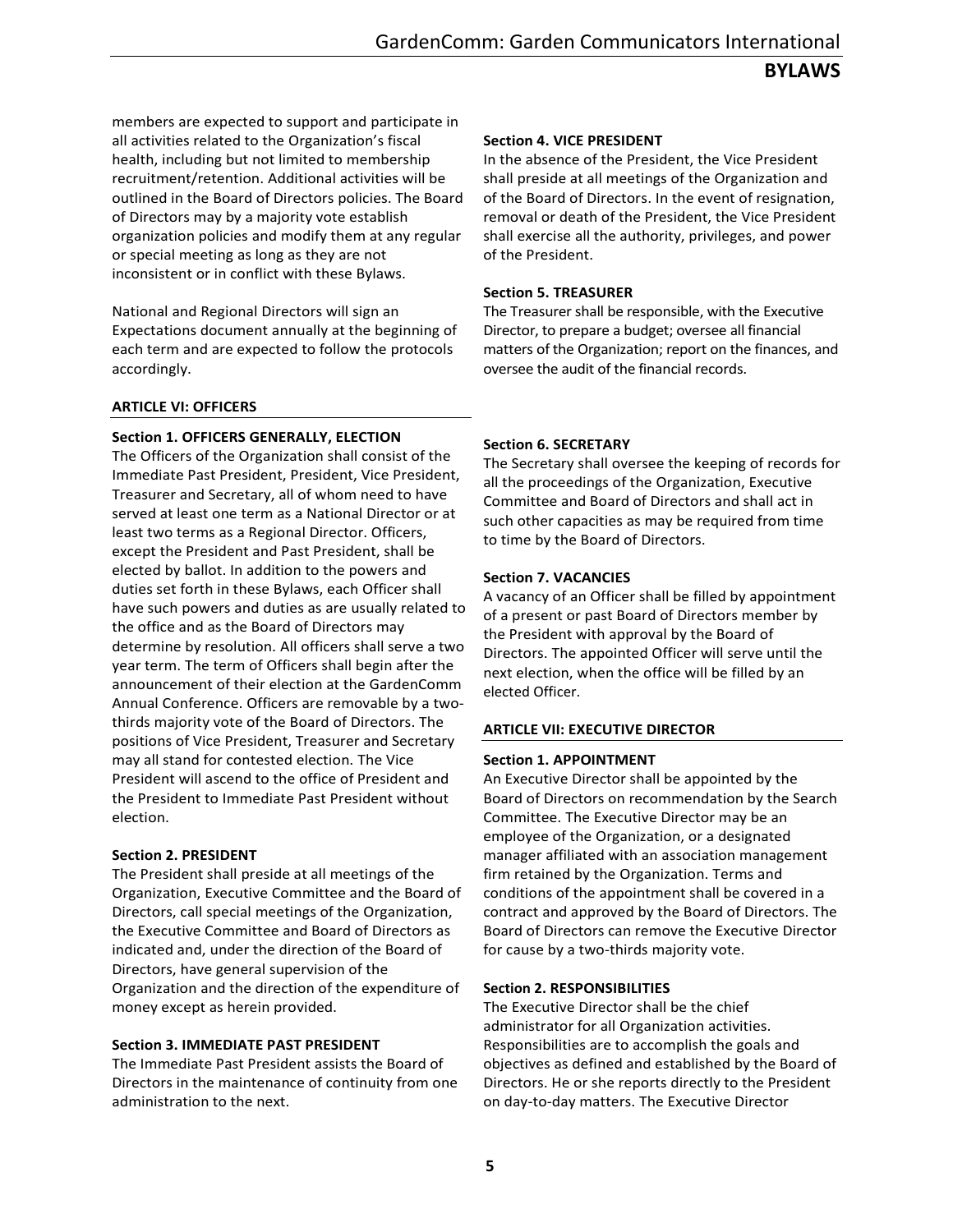oversees all financial matters of the Organization in accord with the Treasurer and authorizes expenses within the approved budget. The Executive Director manages Organization staff to conduct business. The Executive Director is an ex-officio non-voting member of all committees, including the Executive Committee and Board of Directors.

## **ARTICLE VIII: FINANCES**

## **Section 1. AUTHORITY**

The funds of the Organization shall be expended by the Executive Director or, upon the absence or incapacity of the Executive Director, by the President or Treasurer in such amounts and for such purposes as have been approved by the Board of Directors.

## **Section 2. SIGNING OFFICERS**

All checks shall be approved by one of the following: President, Treasurer or the Executive Director. The Executive Director or any Officer may be bonded for amounts so recommended by the Finance Committee.

## **Section 3. LIMITATIONS**

Neither Officers nor Directors shall incur any debt or liability in the name of the Organization beyond the appropriations as set forth in the fiscal budget without a budget amendment.

## **Section 4. FISCAL YEAR**

The fiscal year of the Organization shall be the calendar year.

## **ARTICLE IX: CONTRACTS, LOANS, CHECKS & DEPOSITS**

## **Section 1. CONTRACTS**

The Board of Directors may authorize the Executive Director to enter into any contract or execute and deliver any instrument in the name of and on behalf of the Organization, and such authority may be general or confined to specific instances. All contracts must be signed by the Executive Director or President.

## **Section 2. LOANS**

No loans shall be contracted on behalf of the Organization and no evidences of indebtedness shall be issued in its name unless authorized by a resolution of the Board of Directors. Such authority may be general or confined to specific instances.

## **Section 3. CHECKS, DRAFTS, ETC.**

All checks, drafts, transfers or other orders for the

payment of money, notes or other evidences of indebtedness issued in the name of the Organization shall be signed by such Officer or Officers, Agent or Agents of the Organization and in such manner as shall from time to time be determined by the Organization's fiscal policies and procedures.

## **Section 4. DEPOSITS**

All funds of the Organization not otherwise employed shall be deposited to the credit of the Organization in such banks, trust companies or other depositories as advised by the Executive Director and approved by the Financial Committee.

## **ARTICLE X: COMMITTEES**

## **Section 1. EXECUTIVE COMMITTEE**

- A. The Officers of the Organization, (Immediate Past President, President, Vice President, Treasurer, Secretary), and Executive Director (ex-officio nonvoting) shall be the Executive Committee which shall have and exercise the authority of the Board of Directors between meetings of the Board.
- B. A quorum shall consist of a minimum of twothirds (2/3) of the Executive Committee.

## **Section 2. OTHER COMMITTEES**

The President, with the approval of the Board of Directors, shall have the authority to create and dissolve committees as needed.

## **Section 3. VACANCIES**

Vacancies in the membership of any committee may be filled by appointments made in the same manner as provided in the case of the original appointments. Appointments shall be for the remainder of the term of the committee member being replaced.

## **ARTICLE XI: INDEMNIFICATION**

## **Section 1. RIGHT TO INDEMNIFICATION**

The Organization shall defend and indemnify any person who was or is a party or threatened to be made a party to any threatened, pending or completed action, suit or proceeding either civil, criminal, administrative or investigative by reason of the fact that he or she is or was a director, officer or employee of the Organization, or is or was serving at the request of the Organization as a Director, Officer or Employee of another organization, or is or was a Director, Officer or Employee of the Organization